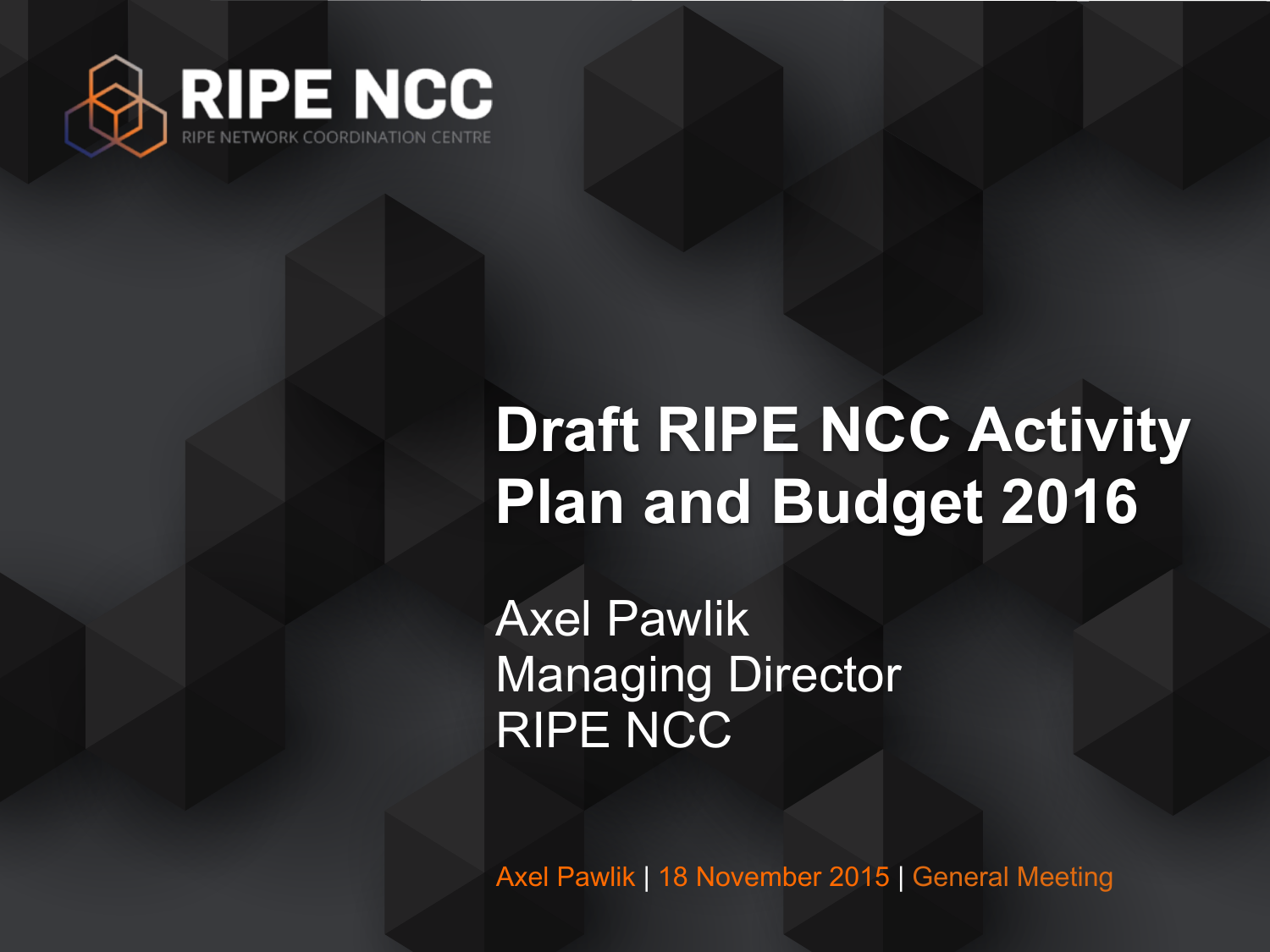# **Activity Plan and Budget 2016**



- Further improvement from Activity Plan & Budget 2015
	- Continued transparency
	- Data and information on services
	- Reordering and alignment of activities

• Continuing actions from feedback received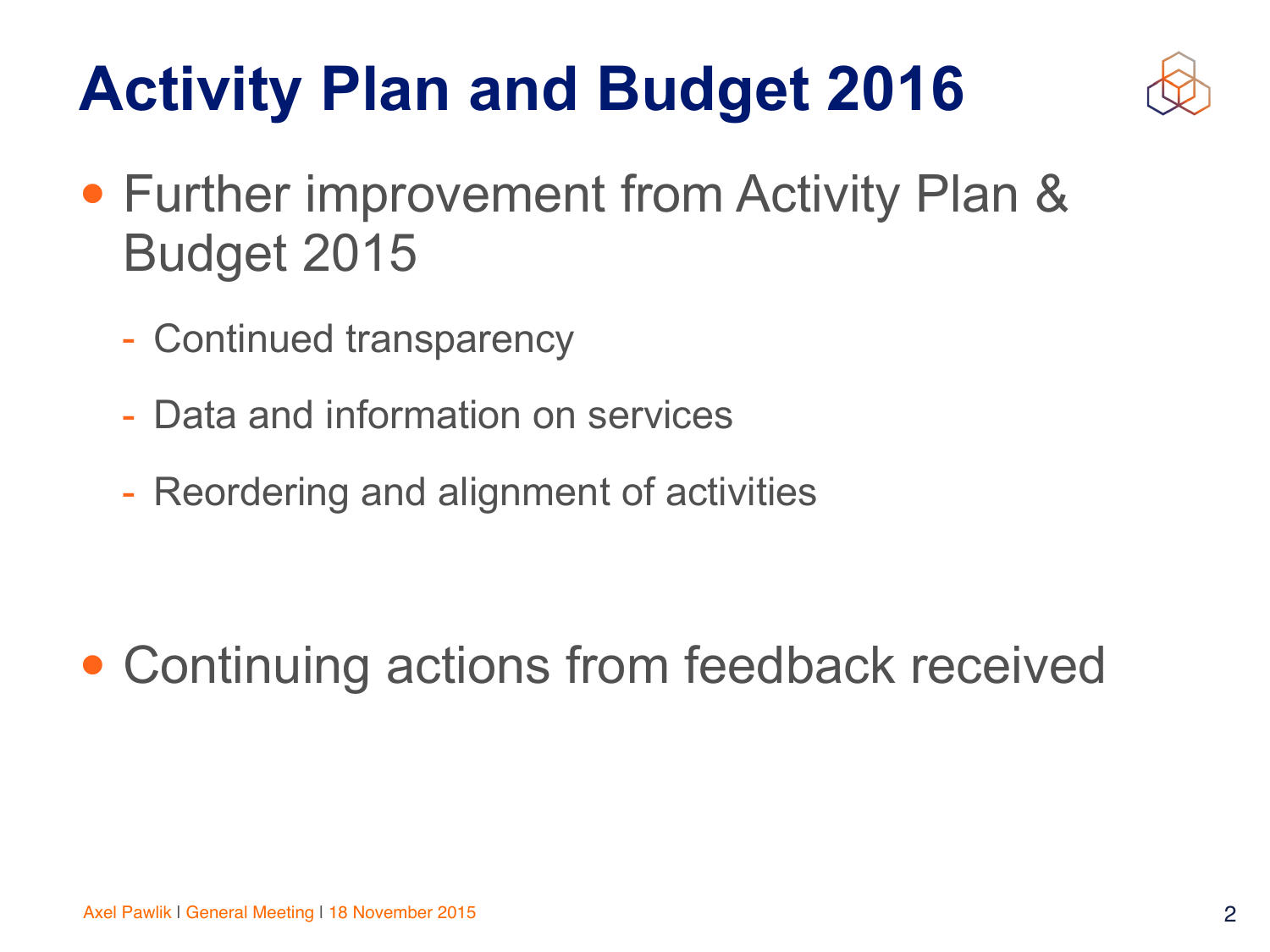### **Focus Points 2016**



- Maintaining a strong registry
- Playing an active role in enhancing RIR accountability ahead of the IANA transition
- Safeguarding the continued stability of the RIR system
- Conducting effective outreach in all parts of the service region
- Providing enhanced statistics and analysis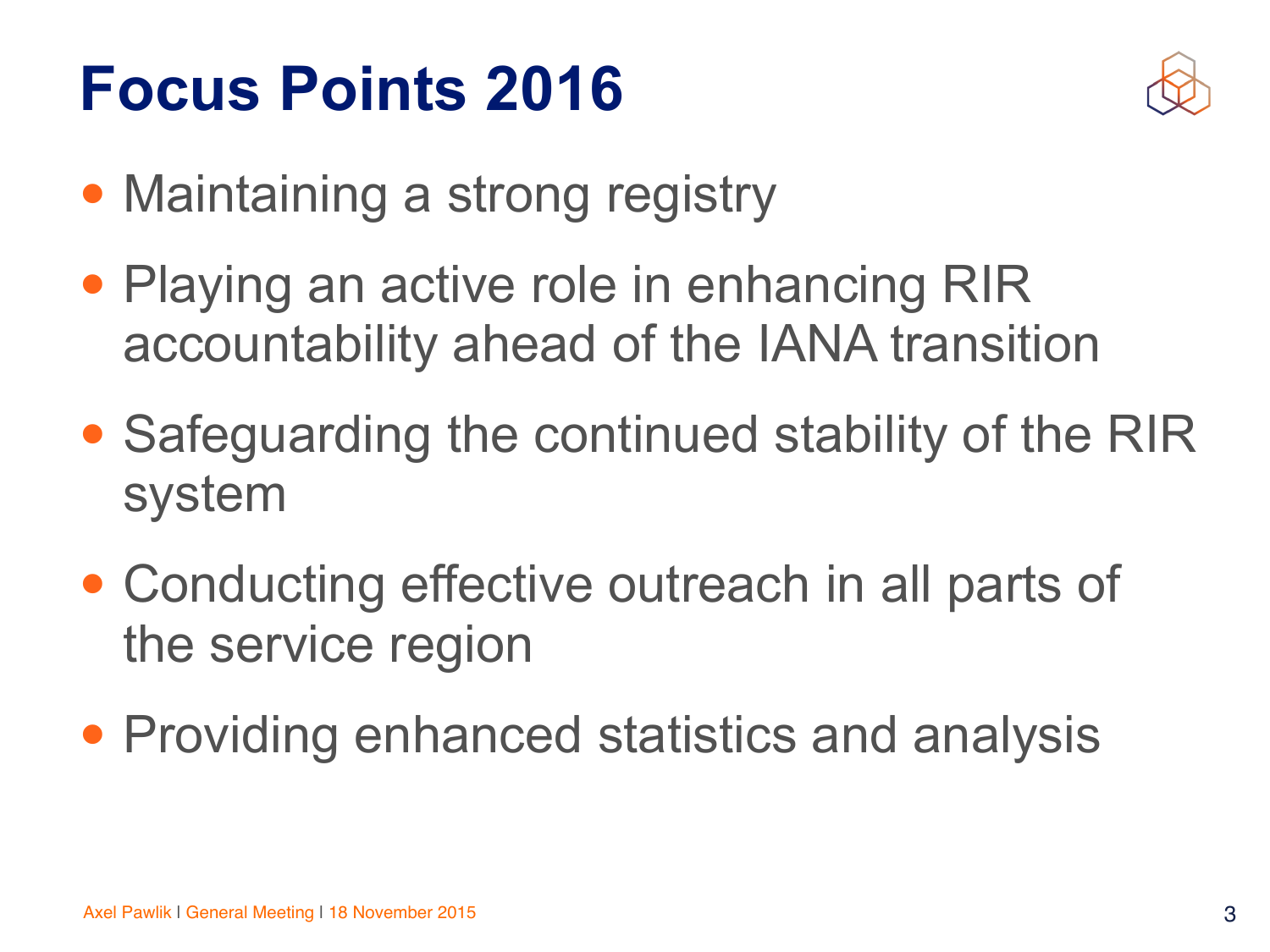# **Clarification on Figures**



#### • FTEs

- This is the total time staff spends on an activity, rather than the staff being dedicated to an activity.
- OPEX Operational expenses in kEUR
	- Direct expenses and personnel expenses (FTEs) that are allocated to this activity. All activities also contain subactivities.
- CAPEX Capital expenses in kEUR
	- Capital expenses are all investments that are taken as an asset.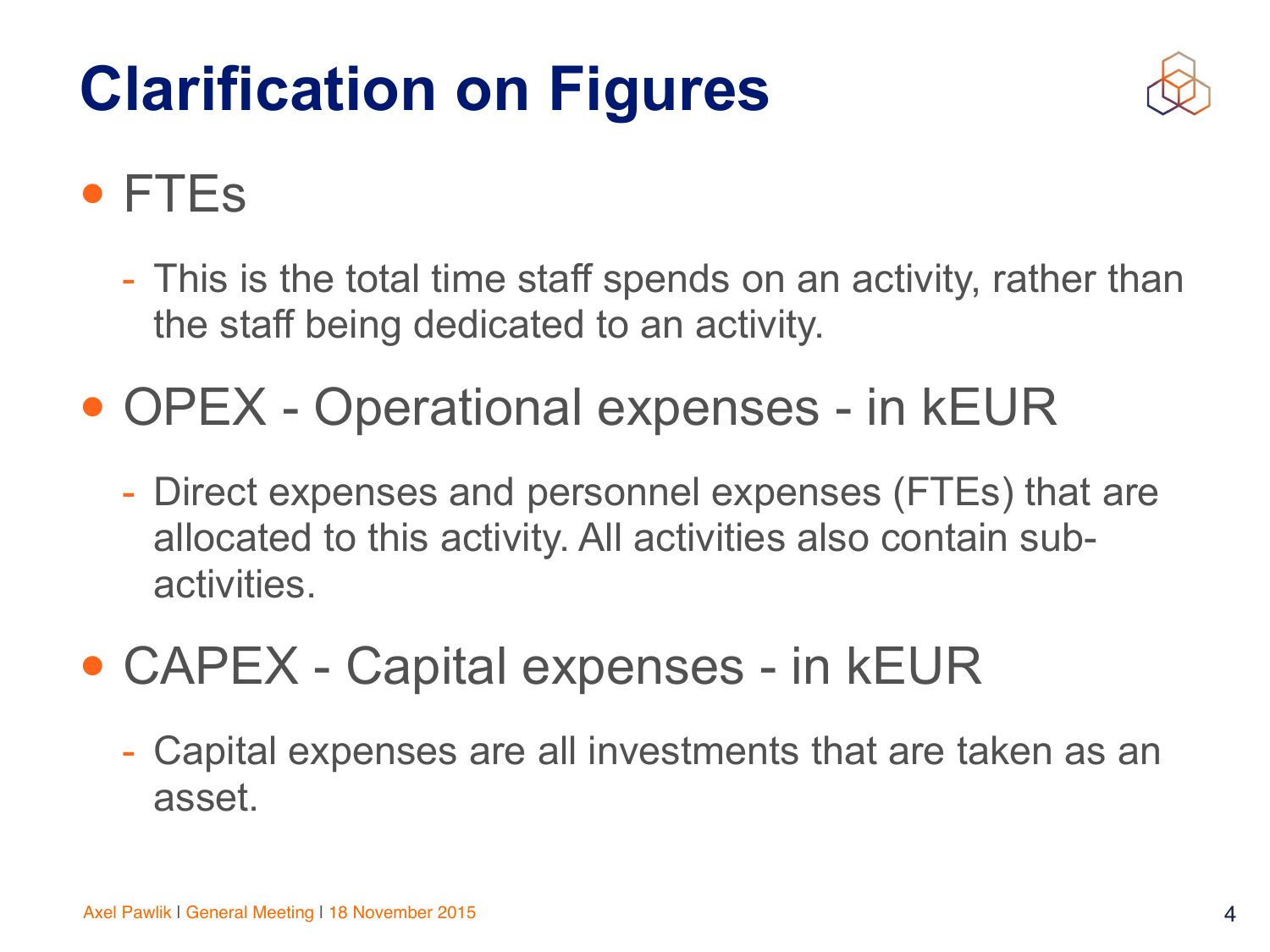# **Registry Maintenance - Ongoing**



- Focus on data accuracy to further the quality of the registry (ARCs)
- Focus on hijackings and dealing with increasing number of transfers
- Maintaining a balance between due diligence and customer friendliness
- Increasing value to day-to-day operations for members

|                             | <b>FTES</b> | <b>OPEX</b> | <b>CAPEX</b> |
|-----------------------------|-------------|-------------|--------------|
| <b>Registry Maintenance</b> | 33.5        | 3,096       | $\sim$       |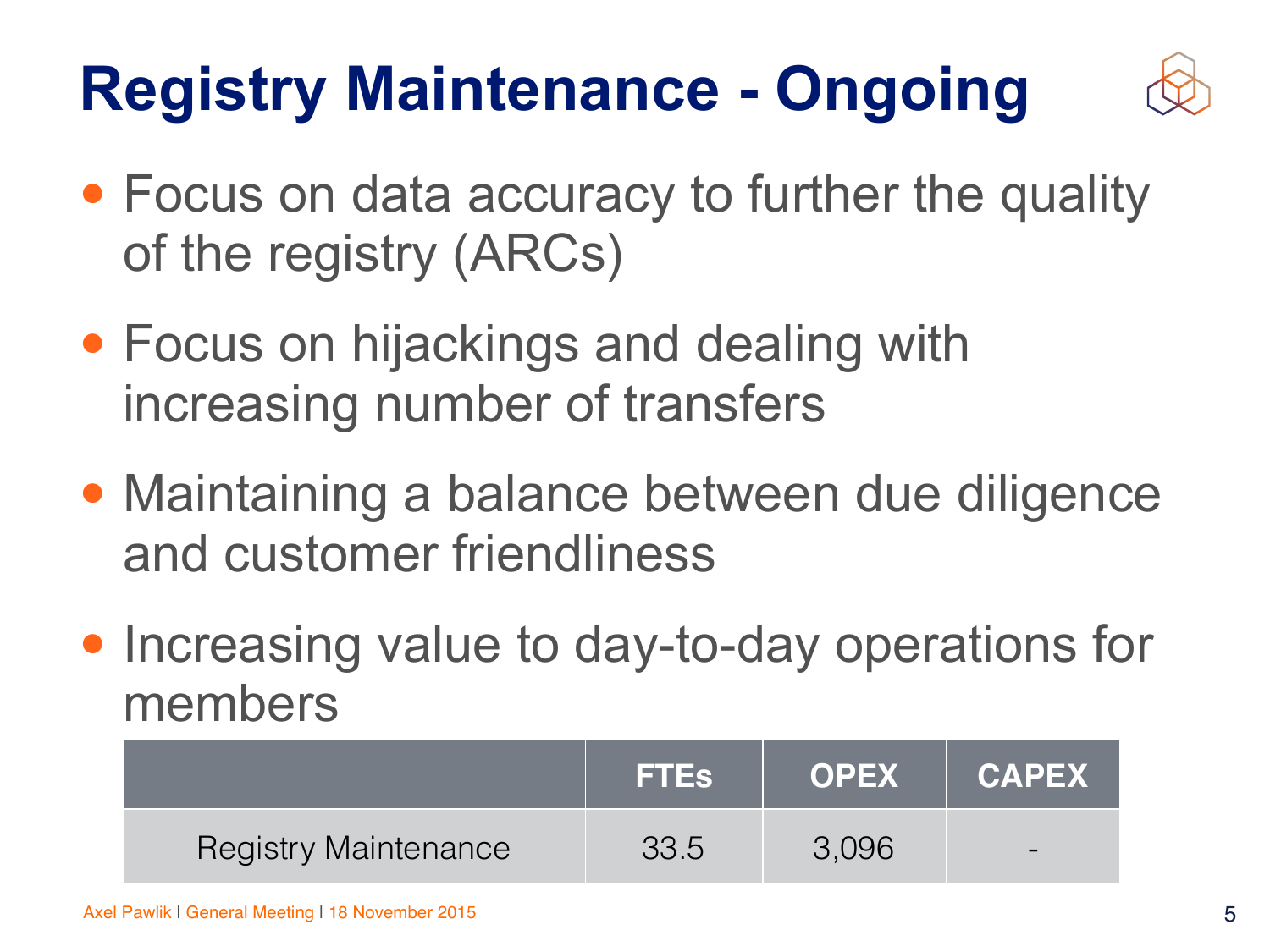# **Other Registry Services**



- Ongoing RIPE Database
	- Most important to maintain 100% uptime and implement changes requested by the Community
- Decreasing Resource Certification (RPKI)
- Expanding LIR Portal
	- Additional development to improve RIPE NCC services

|                      | <b>FTEs</b> | <b>OPEX</b> | <b>CAPEX</b> |
|----------------------|-------------|-------------|--------------|
| <b>RIPE Database</b> | 7.6         | 908         |              |
| Certification (RPKI) | 1.1         | 157         |              |
| <b>LIR Portal</b>    | 2.6         | 425         |              |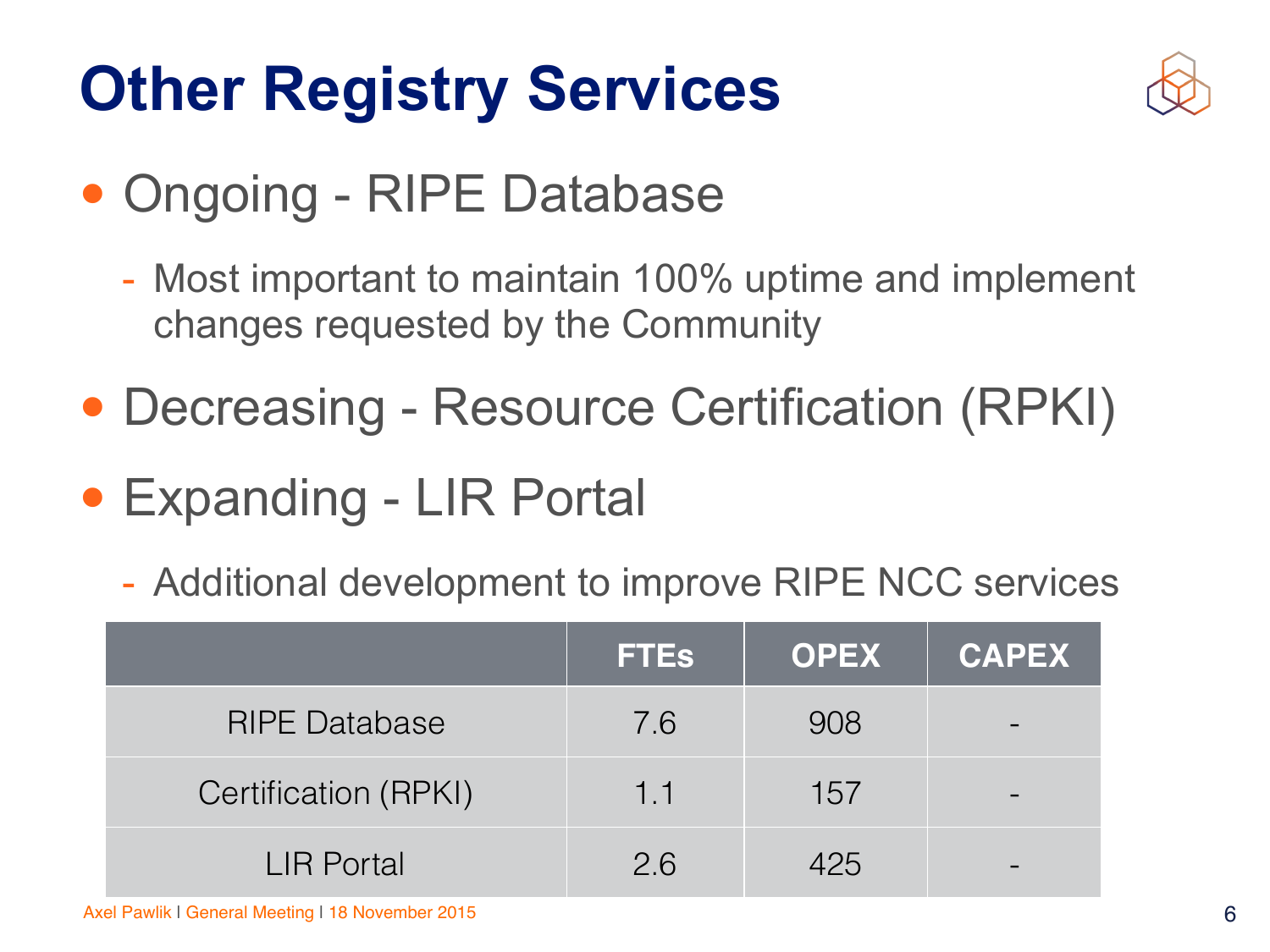# **Training Services in 2016**



- Ongoing
	- Expansion of online training RIPE NCC Academy and webinars
	- Continue face-to-face trainings throughout our region
	- Continue the Train-the-Trainer programme for IPv6 trainings

|          | <b>FTES</b> | OPEX CAPEX |        |
|----------|-------------|------------|--------|
| Training |             | 1,019      | $\sim$ |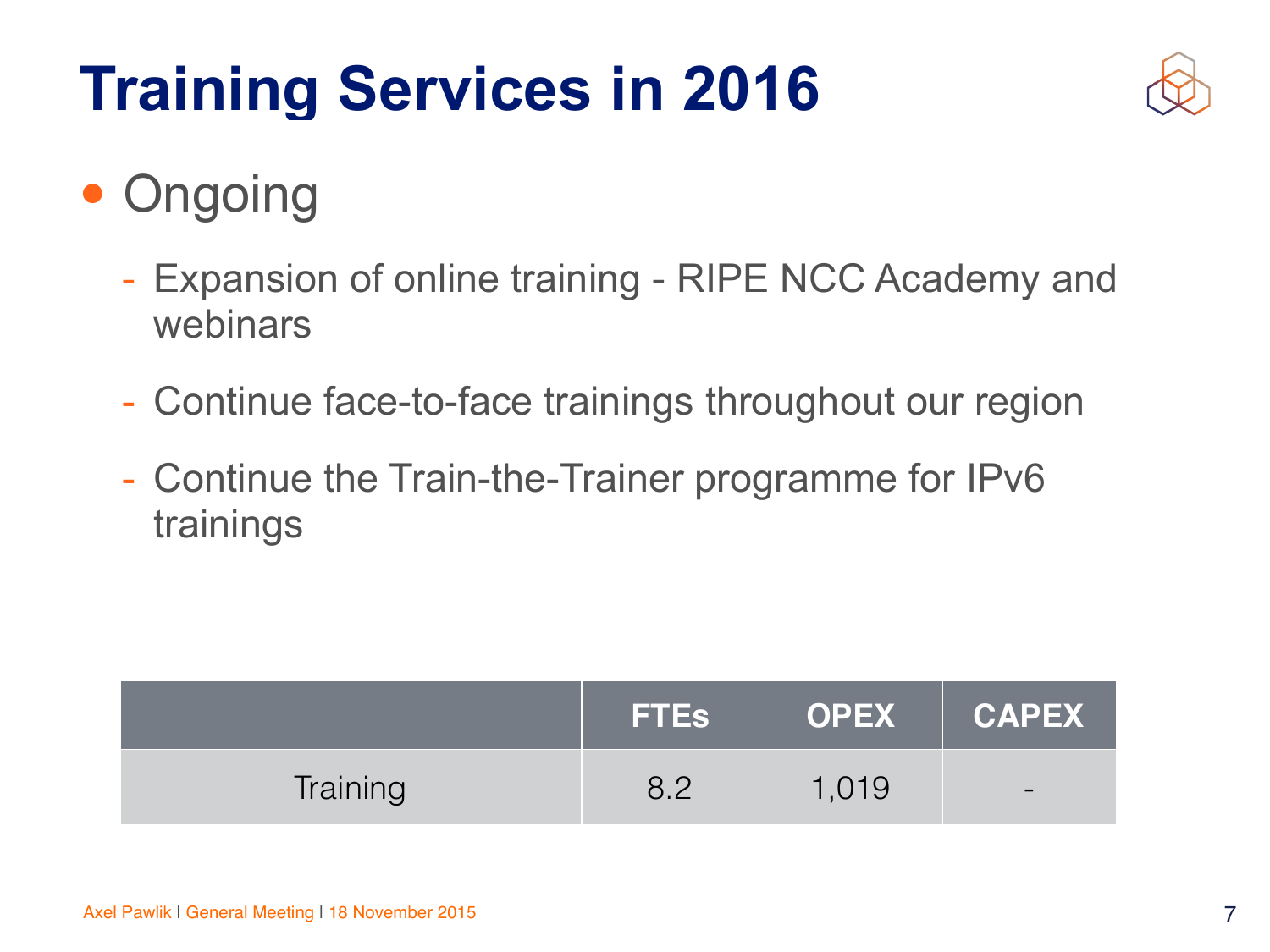# **RIPEstat in 2016**



#### • Ongoing

- Better match the needs of operators in data provision and visualisation
- Create interfaces that focus on comparisons and countryspecific reports

|                 | <b>TES</b> |     | OPEX   CAPEX |
|-----------------|------------|-----|--------------|
| <b>RIPEstat</b> | 6.5        | 699 | 307          |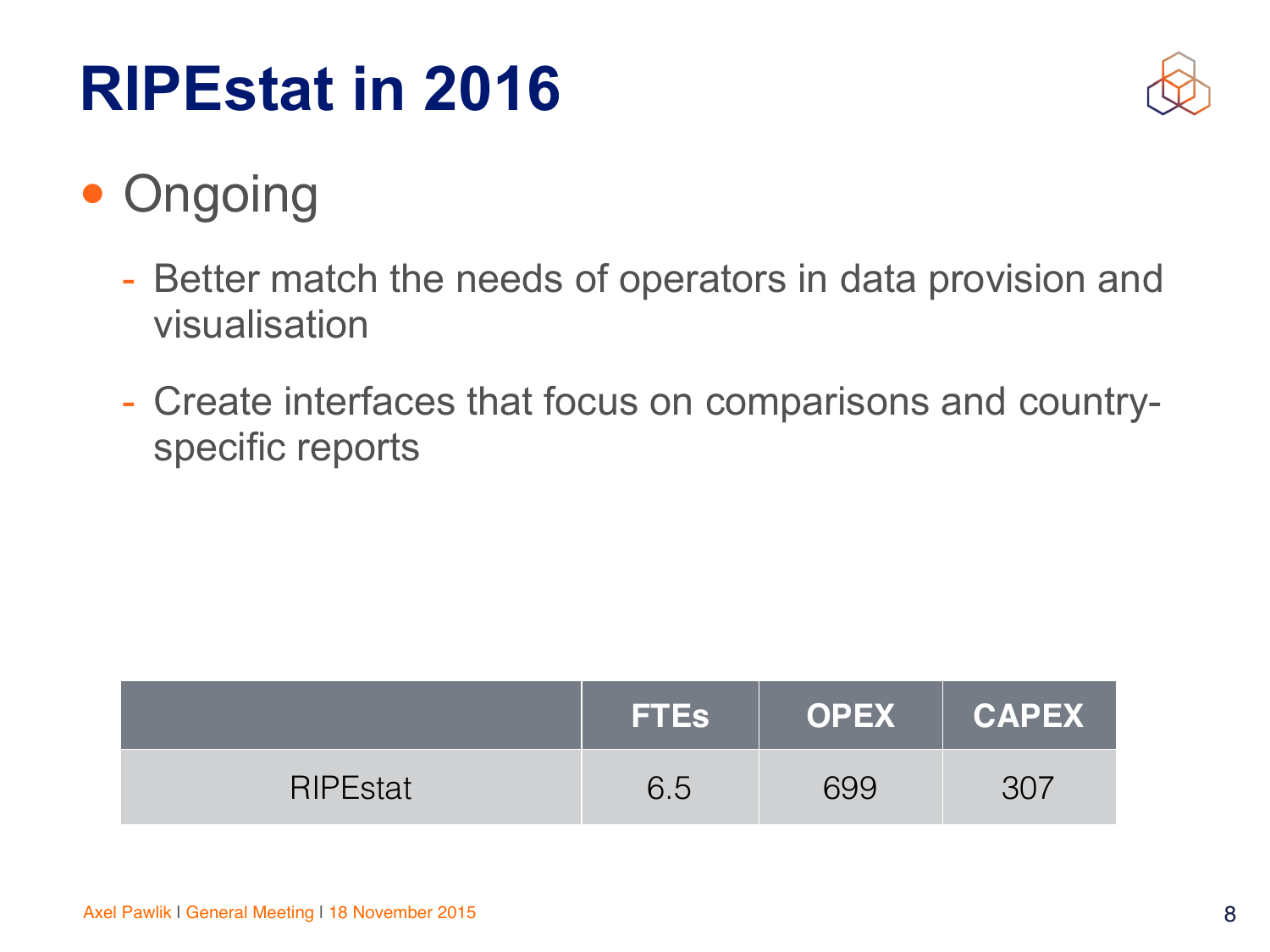## **RIPE Atlas and RIS in 2016**



- Decreasing (-12% on B2015)
	- More efficient running of platform
	- Expand the RIPE Atlas infrastructure to handle growth
	- Improve value of the RIPE Atlas data for users
	- Additional feature development

|                           | <b>IFTES</b> |        | OPEX CAPEX |
|---------------------------|--------------|--------|------------|
| <b>RIPE Atlas and RIS</b> | 9.3          | Q A ?* |            |

\* Note these costs exclude expected sponsorship income of 160 kEUR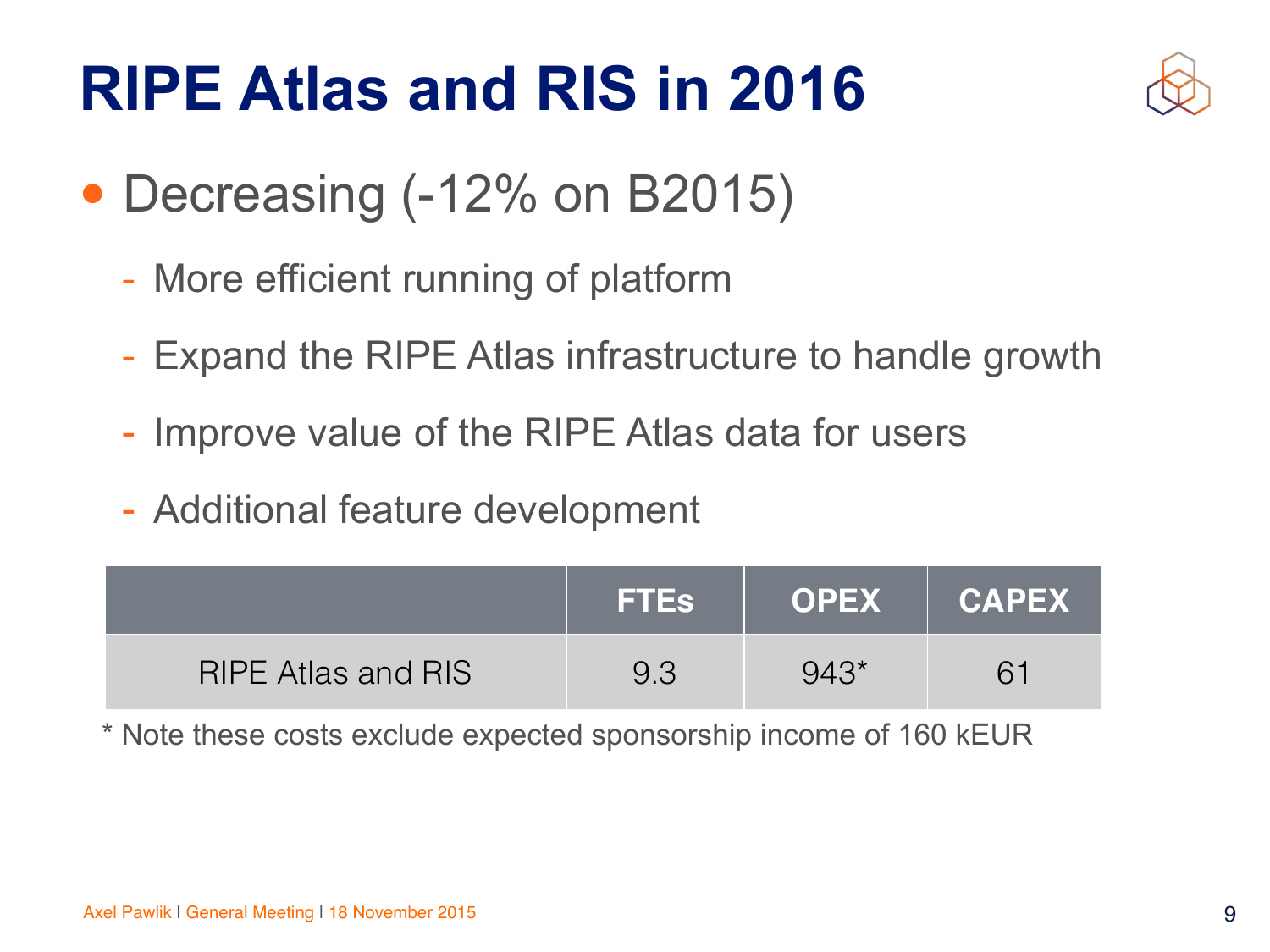# **Other Services in 2016**



#### • Expanding

- Membership lifecycle management more members to interact with
- Ongoing
	- NRTM, RIPE DB proxy service and LISP EID Registry

|                       | <b>FTES</b> | <b>OPEX</b> | <b>CAPEX</b>    |
|-----------------------|-------------|-------------|-----------------|
| <b>Other Services</b> |             |             | <b>Property</b> |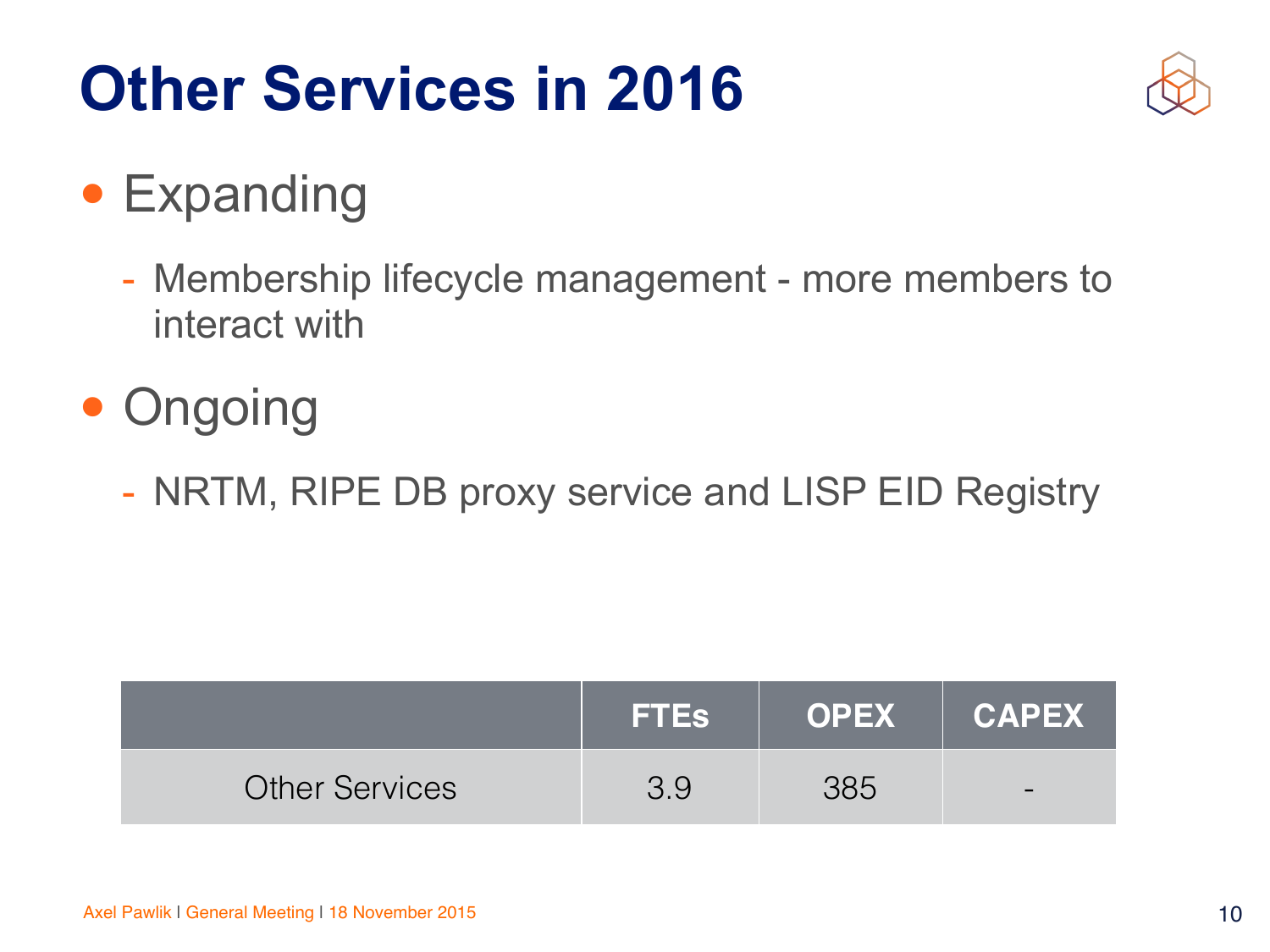# **DNS and K-root Operations in 2016**

#### • Expanding

- Lifecycle replacements and upgrades in 2016
- Formalising hosting arrangements for K-root global nodes
- Further roll out local nodes upon request

|                                  | <b>FTES</b>   | OPEX CAPEX |  |
|----------------------------------|---------------|------------|--|
| <b>DNS and K-root Operations</b> | $\mathcal{L}$ | 504        |  |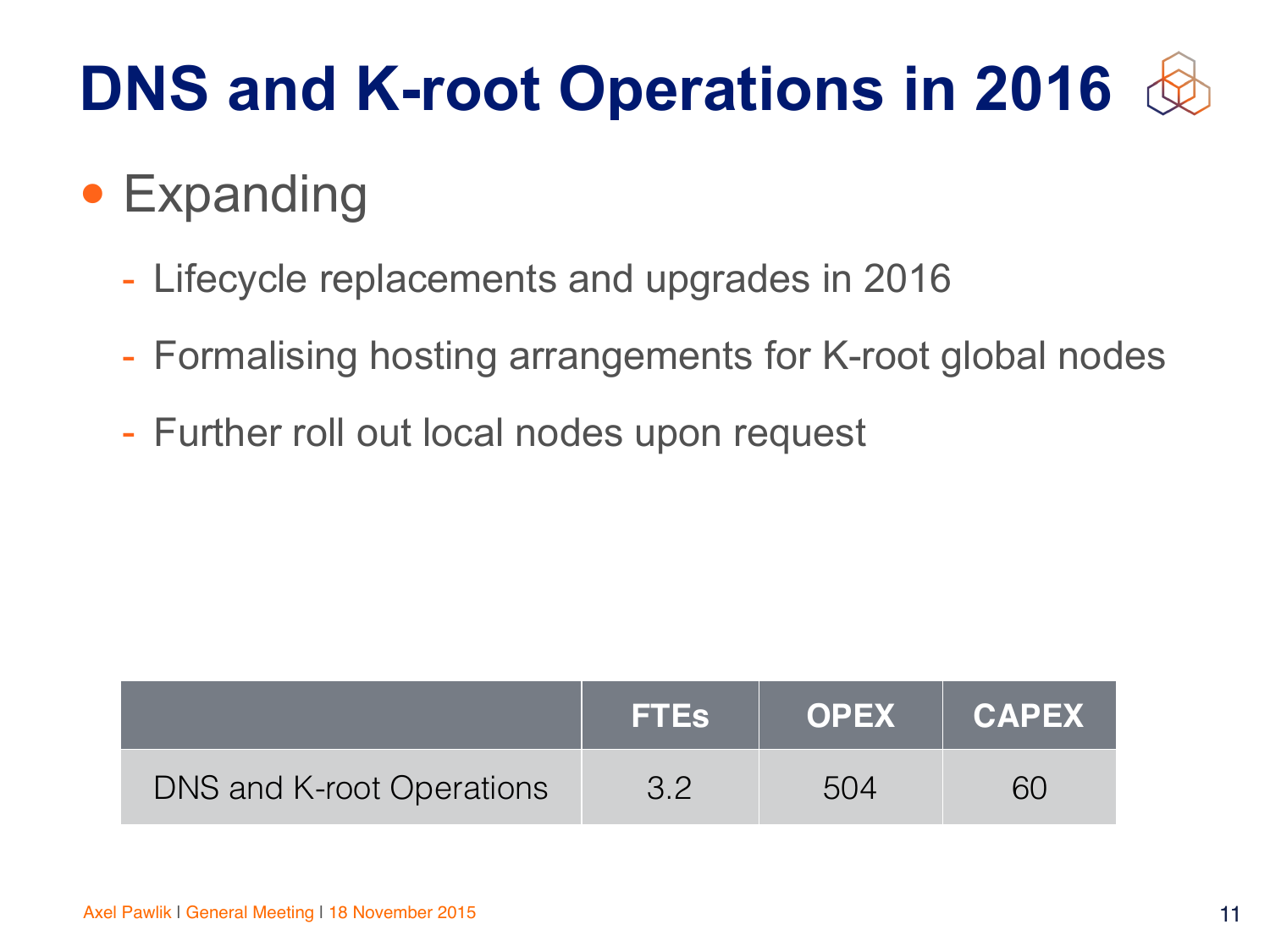# **Data Analysis and Scientific**



- Ongoing Strategic focus point
	- Improve on number of scientific publications
	- Improve on cooperation with well-known publishing outfits
	- Develop prototype data analysis tools

|                                      | FTEs   OPEX   CAPEX |  |
|--------------------------------------|---------------------|--|
| Data Analysis and Scientific Support | 339                 |  |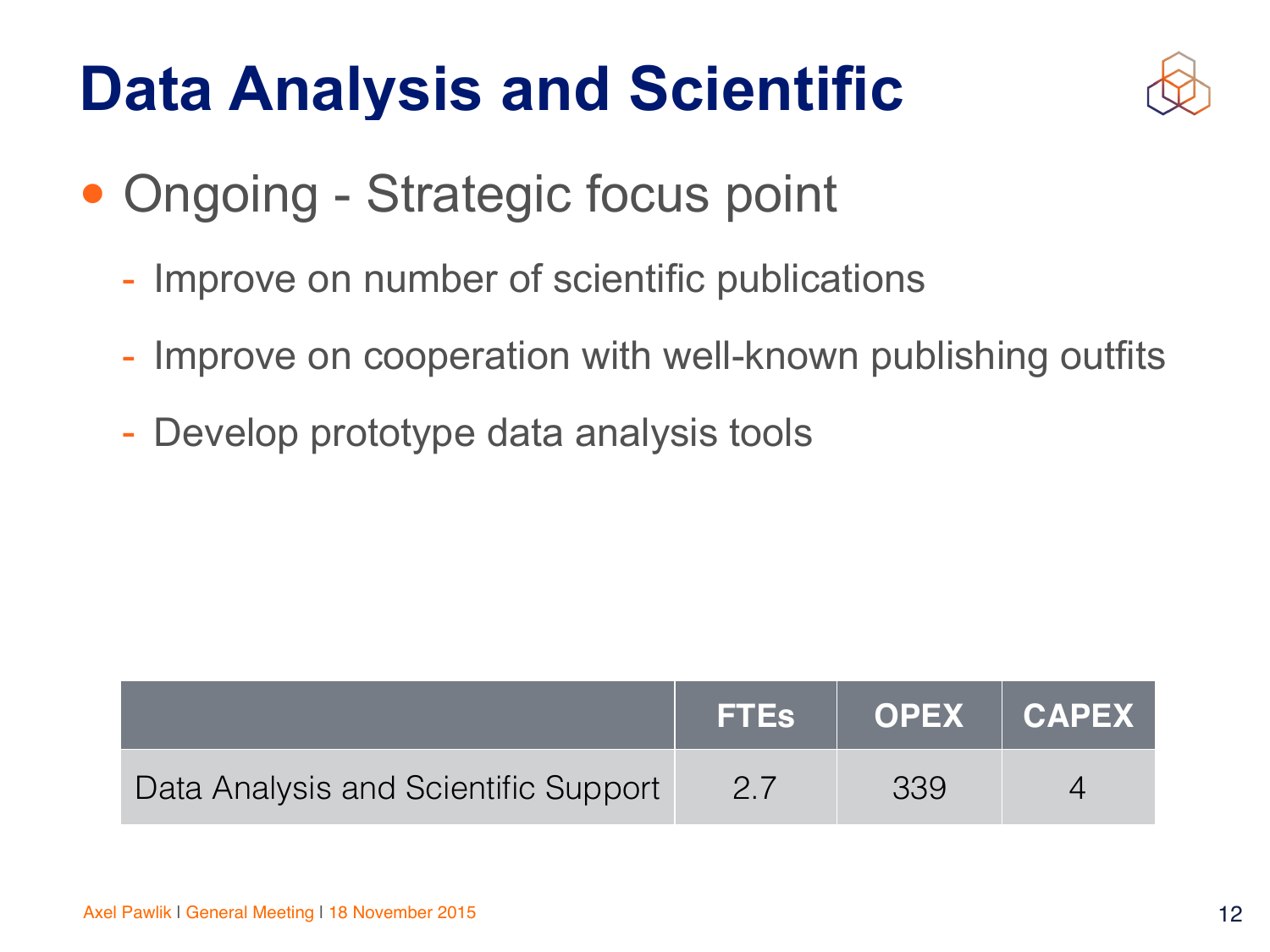# **External Relations in 2016**



- Expanding
	- IANA transition
	- Further the links between public and industry sectors
	- Increased efforts in RIPE Academic Cooperation Initiative (RACI) and other Good of the Internet projects

|                           | <b>FTES</b> | <b>OPEX</b> | <b>CAPEX</b> |
|---------------------------|-------------|-------------|--------------|
| <b>External Relations</b> |             | 1,830       | $\sim$       |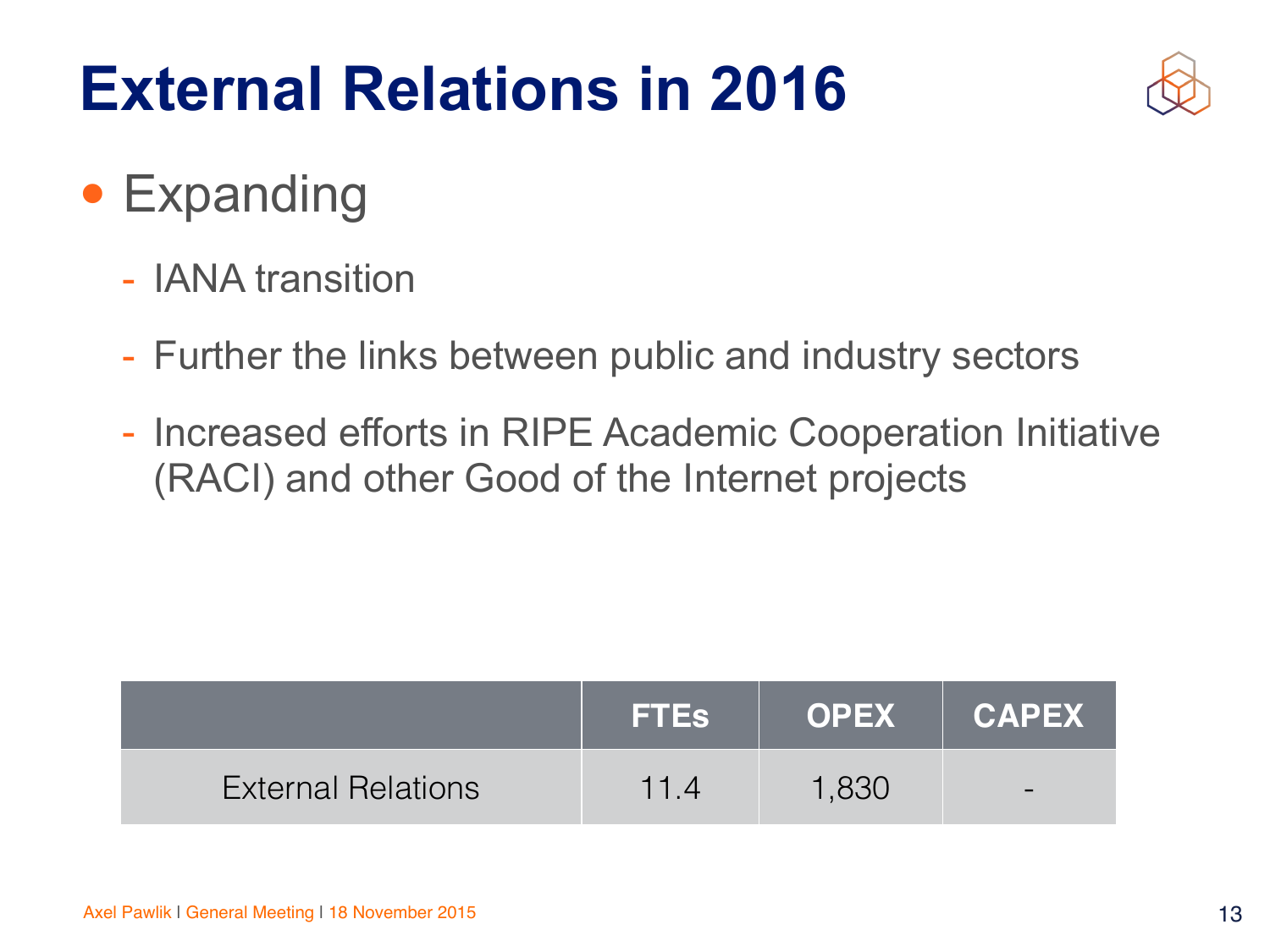# **Member Outreach in 2016**



- Ongoing
	- Participate in regional and global industry events
	- Contribute to technical community events
	- Regional outreach throughout our service region
	- RIPE NCC Survey in 2016

|                 | <b>FTES</b> | OPEX CAPEX |        |
|-----------------|-------------|------------|--------|
| Member Outreach |             | 1.286      | $\sim$ |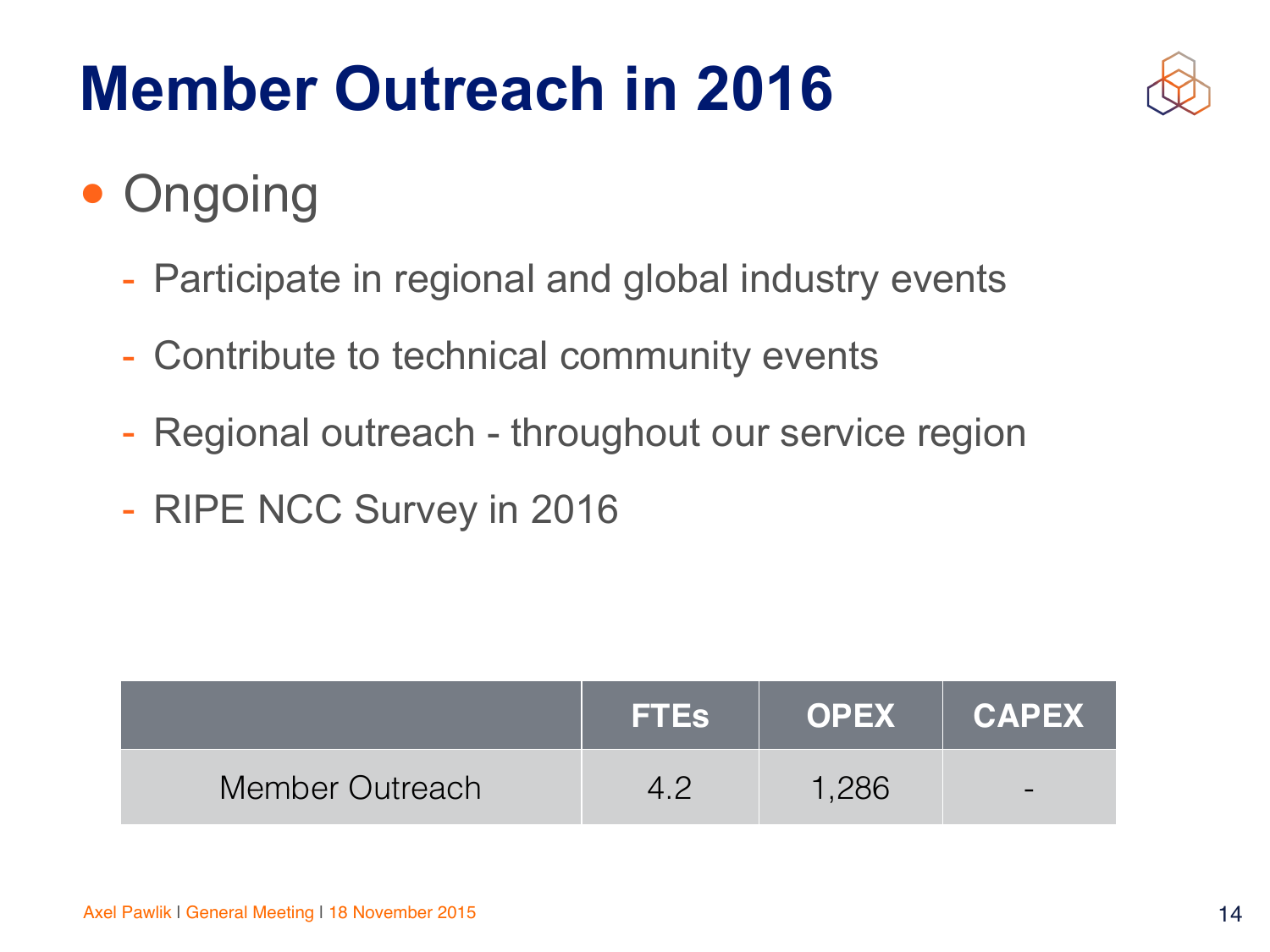# **ICANN / IANA / IETF / ISOC / RIRs**



#### • Expanding

- Additional efforts around the IANA transition and improving ICANN accountability
- Continued support for IETF
- Negative exchange rate effect from EUR/USD

|                           | <b>FTES</b> | <b>OPEX</b> | <b>CAPEX</b> |
|---------------------------|-------------|-------------|--------------|
| ICANN/IANA/IETF/ISOC/RIRS |             | 1.141       | $\sim$       |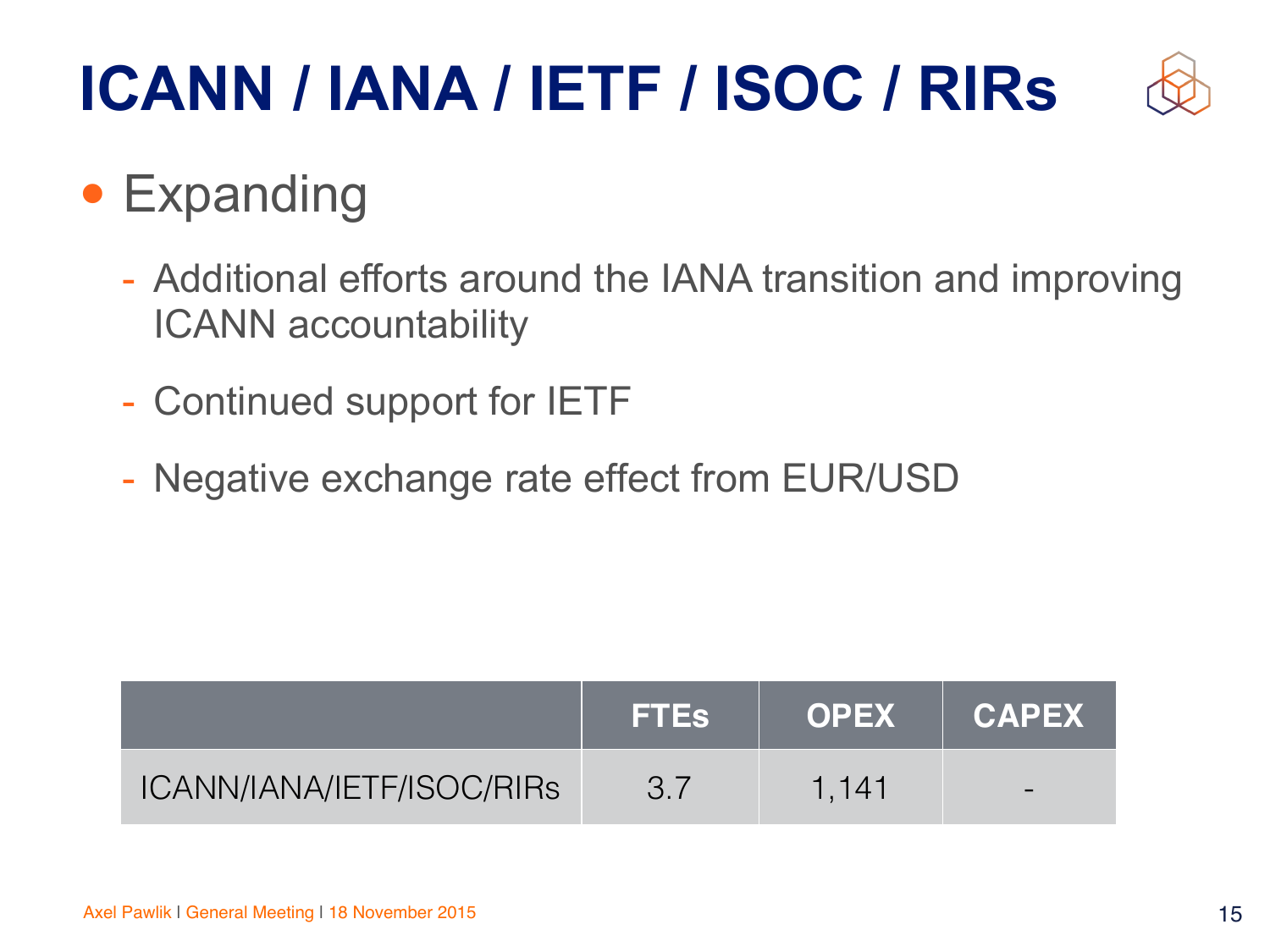# **Other Coordination Services 2016**

- Expanding RIPE Meetings
	- Higher number of attendees expected
	- More expensive cities in 2016
- Ongoing RIPE Labs, IPv6 support and RIPE Policy and Community support

|                                          | <b>FTES</b> |               | <b>OPEX CAPEX</b> |
|------------------------------------------|-------------|---------------|-------------------|
| <b>RIPE Labs</b>                         | 1.7         | 266           |                   |
| <b>IPv6 Support</b>                      | 1.4         | 153           |                   |
| <b>RIPE Meetings*</b>                    | 4.9         | $\mathcal{P}$ |                   |
| <b>RIPE Policy and Community Support</b> | 1.8         | 220           |                   |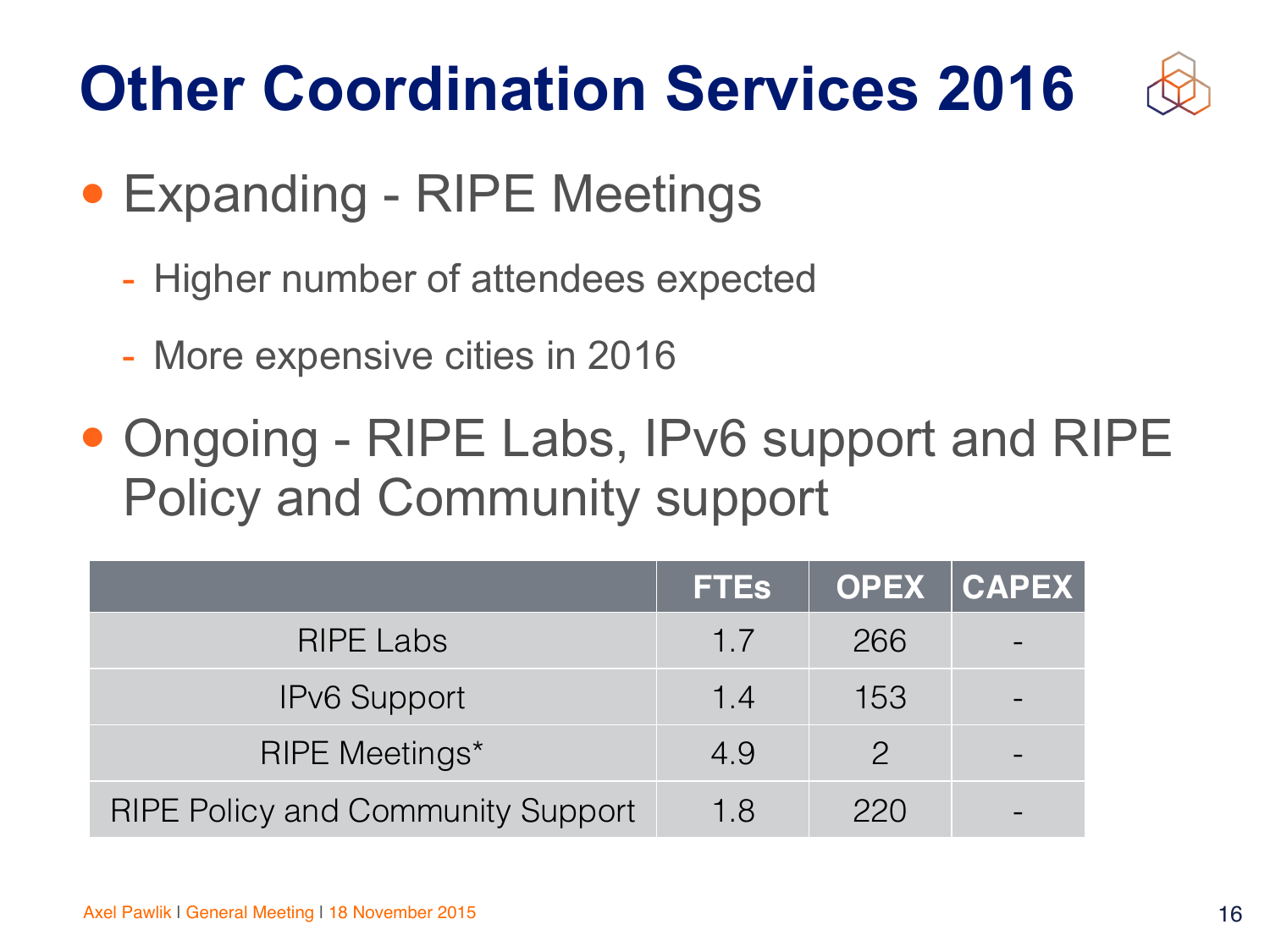# **Internal Activities - Ongoing**



- IT includes Helpdesk, System admin, Network, Co-lo (including the resiliency node set up), Storage, 24/7
- HR & Mgt includes education, recruitment, secretarial support, HR policy, management costs
- **Expanding Information Security**

| <b>Activity</b>                    | <b>FTEs</b> | <b>OPEX</b> | CAPEX |
|------------------------------------|-------------|-------------|-------|
| <b>IT and Information Security</b> | 11.1        | 2,138       | 360   |
| Management and HR                  | 7.4         | 2,253       | 18    |
| Finance and Administration         | 7.6         | 756         |       |
| Legal                              | 0.9         | 145         |       |
| <b>Organisational Activities</b>   | 2.1         | 323         |       |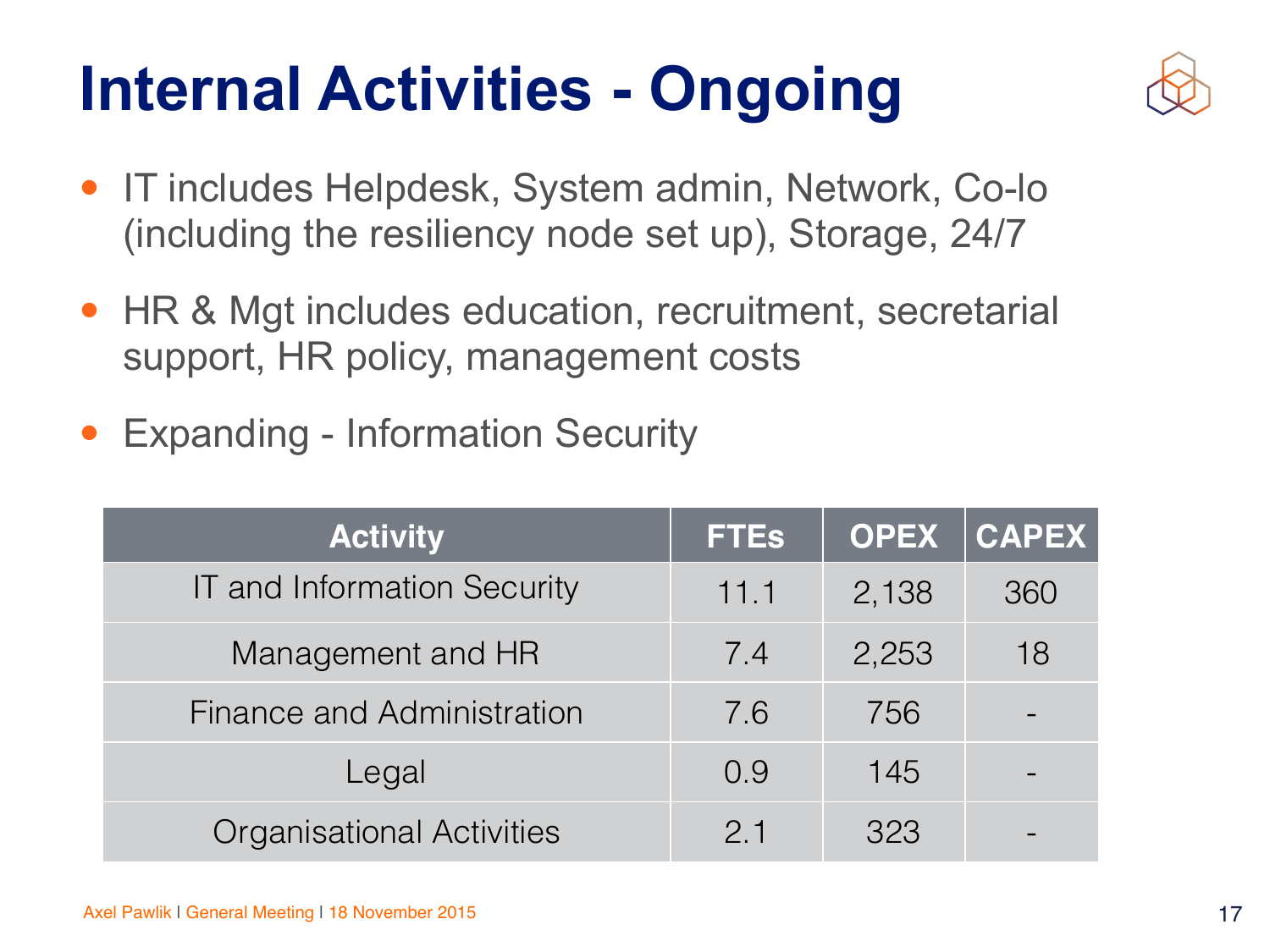# **Office Relocation**



- New activity
	- Creating a more efficient work environment
	- Improve flexibility to accommodate changes
	- Lower rental costs and maintenance fees

|                          | <b>FTES</b> |     | OPEX   CAPEX |
|--------------------------|-------------|-----|--------------|
| <b>Office Relocation</b> | 26          | フマク | 1,396        |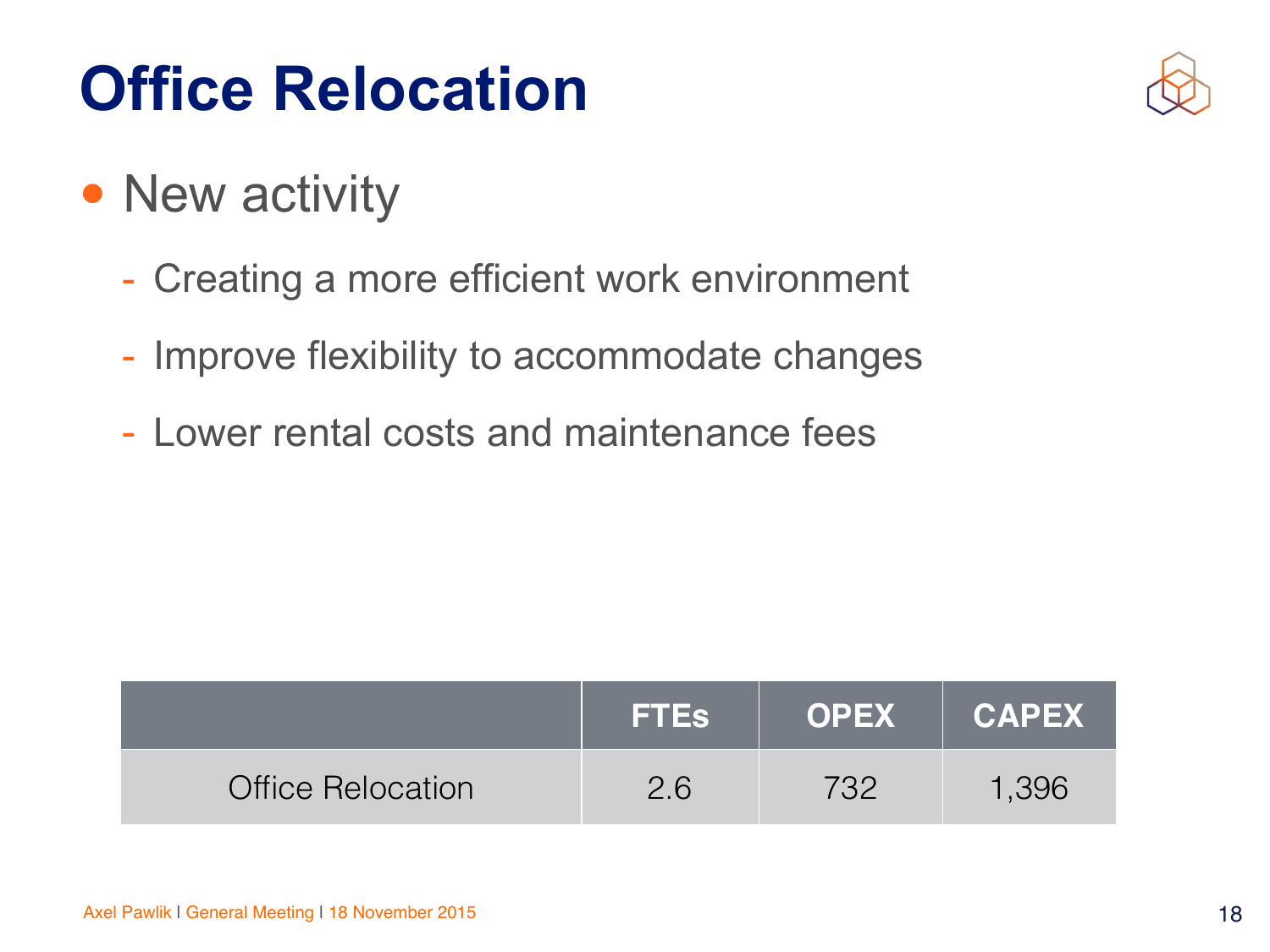# **Financial Summary**



- 2016 Activity Plan and Budget -> "Ongoing"
- Membership growth of approximately 15%
- General Expense increase of 5%
- Additional one-off relocation cost
- Increase in staff +5 FTE
- 2016 Membership Fee EUR 1,400 (-13%)
- Anticipated surplus of EUR 2.4 M